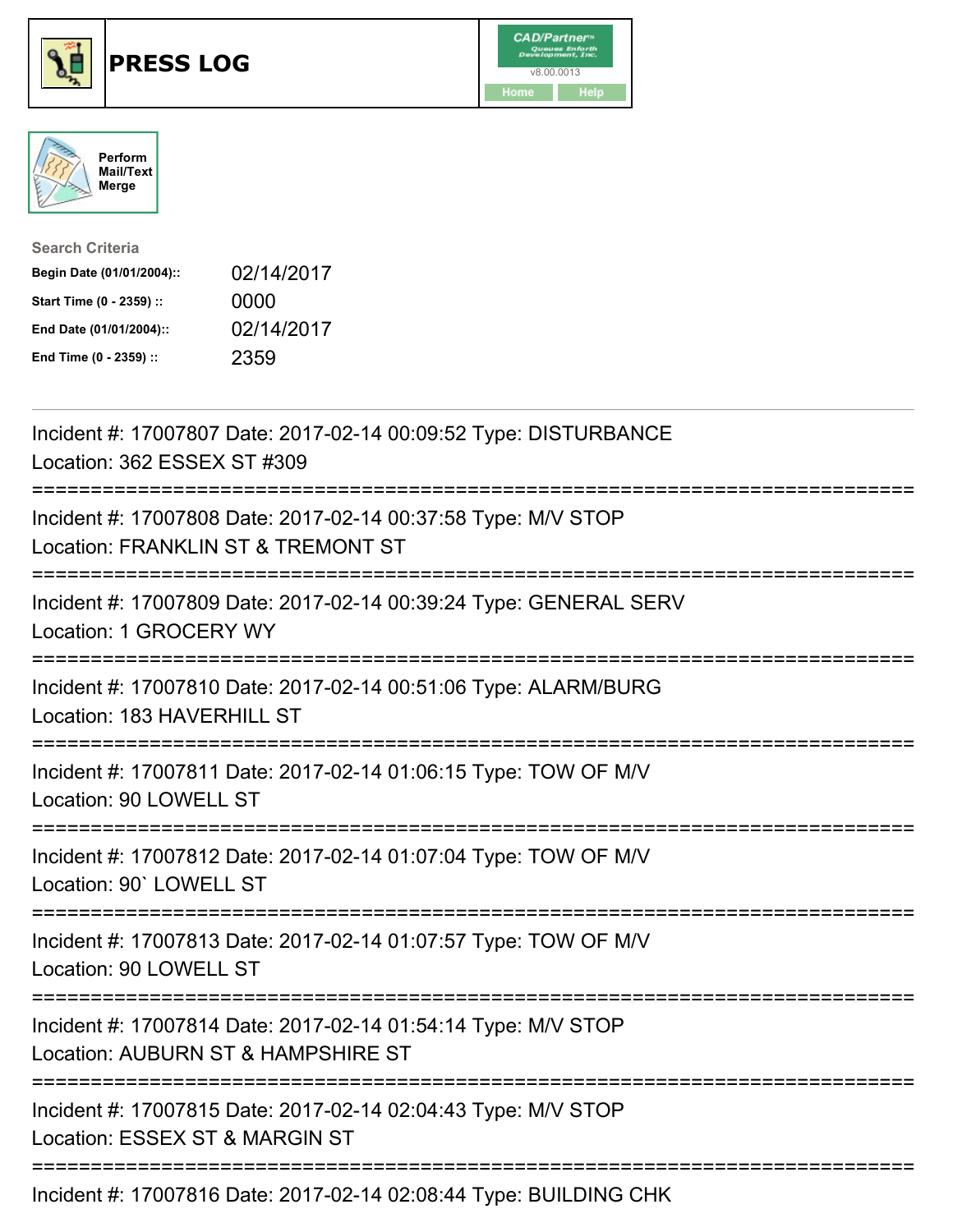| Location: MORIARTY AUTO / 235 WINTHROP AV                                                                            |
|----------------------------------------------------------------------------------------------------------------------|
| Incident #: 17007817 Date: 2017-02-14 02:36:27 Type: BUILDING CHK<br>Location: VERIZON / 435 WINTHROP AV             |
| Incident #: 17007818 Date: 2017-02-14 02:38:09 Type: BUILDING CHK<br>Location: ANCHOR AUTO / 140 WEST ST             |
| Incident #: 17007819 Date: 2017-02-14 02:43:10 Type: BUILDING CHK<br>Location: LAWRENCE HIGH SCHOOL / 70 N PARISH RD |
| Incident #: 17007820 Date: 2017-02-14 02:54:38 Type: M/V STOP<br>Location: BROADWAY & GREEN ST                       |
| Incident #: 17007821 Date: 2017-02-14 02:55:24 Type: M/V STOP<br><b>Location: 500 MERRIMACK ST</b>                   |
| Incident #: 17007822 Date: 2017-02-14 02:58:21 Type: GENERAL SERV<br>Location: GULF STATION / 325 WINTHROP AV        |
| Incident #: 17007823 Date: 2017-02-14 03:05:12 Type: M/V STOP<br>Location: HAVERHILL ST & MAY ST                     |
| Incident #: 17007824 Date: 2017-02-14 03:24:00 Type: SUS PERS/MV<br>Location: PEMBERTON PARK / null                  |
| Incident #: 17007825 Date: 2017-02-14 03:27:07 Type: M/V STOP<br>Location: HAVERHILL ST & JACKSON ST                 |
| Incident #: 17007826 Date: 2017-02-14 06:33:18 Type: ALARMS<br>Location: HAFFNERS GAS STATION / 469 HAVERHILL ST     |
| Incident #: 17007827 Date: 2017-02-14 06:56:42 Type: M/V STOP<br>Location: 54 ESSEX ST                               |
| Incident #: 17007828 Date: 2017-02-14 06:57:56 Type: M/V STOP<br>Location: S UNION ST & WINTHROP AV                  |
| Incident #: 17007829 Date: 2017-02-14 07:15:09 Type: MEDIC SUPPORT<br>Location: 115 ALDER ST FL 3                    |
| Incident #: 17007830 Date: 2017-02-14 07:29:50 Type: M/V STOP                                                        |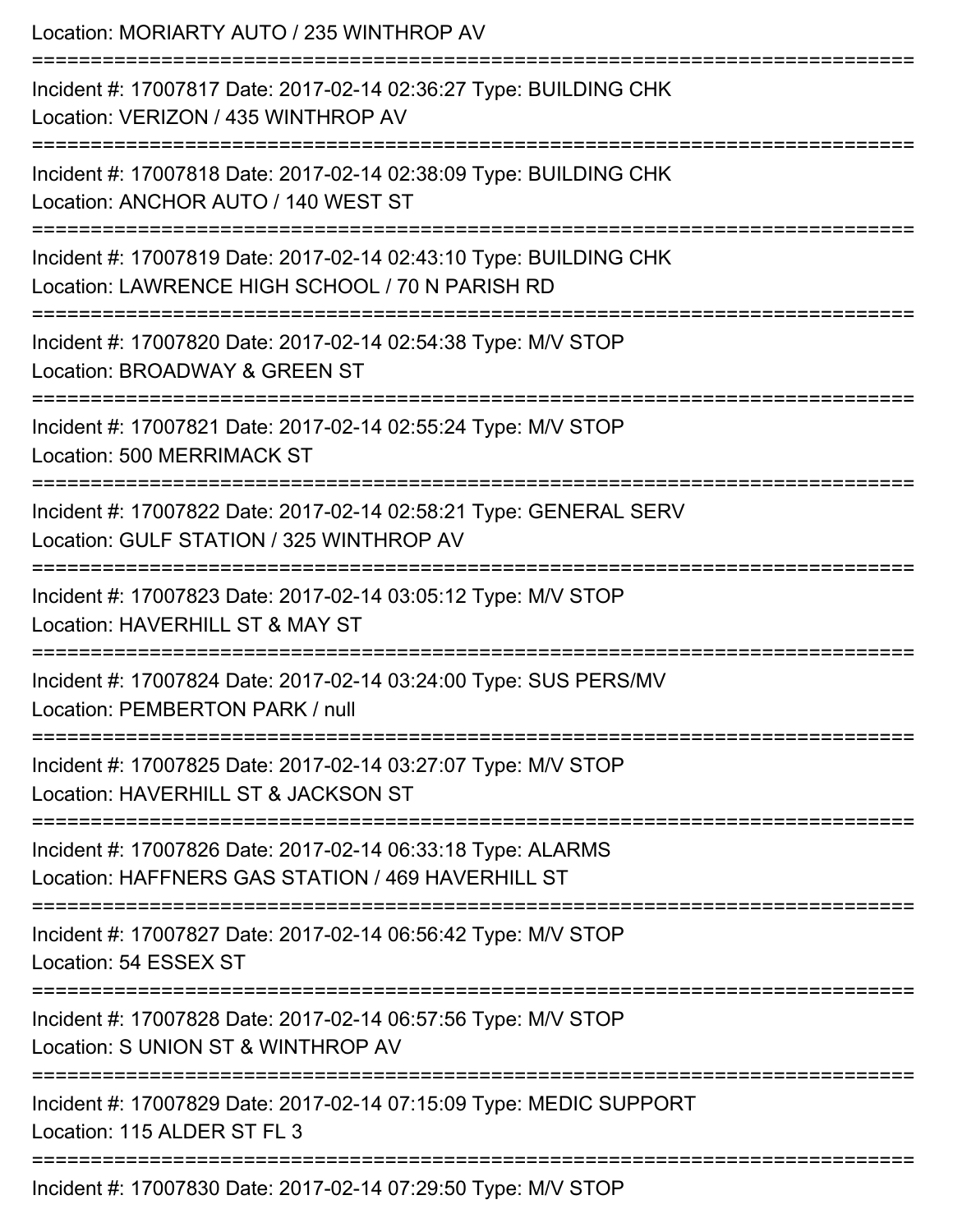| Incident #: 17007831 Date: 2017-02-14 07:36:20 Type: MV/BLOCKING<br>Location: 374 HOWARD ST                      |
|------------------------------------------------------------------------------------------------------------------|
| Incident #: 17007832 Date: 2017-02-14 07:38:58 Type: M/V STOP<br>Location: BROADWAY & HAVERHILL ST               |
| Incident #: 17007833 Date: 2017-02-14 07:44:42 Type: AUTO ACC/NO PI<br><b>Location: MT VERNON ST</b>             |
| Incident #: 17007834 Date: 2017-02-14 08:05:12 Type: ALARMS<br>Location: 647 ANDOVER ST                          |
| Incident #: 17007835 Date: 2017-02-14 08:41:38 Type: ALARMS<br>Location: NORTHEAST EXPRESS CARGO / 521 BROADWAY  |
| Incident #: 17007836 Date: 2017-02-14 08:42:39 Type: UNWANTEDGUEST<br>Location: BURGER KING / 187 BROADWAY       |
| Incident #: 17007837 Date: 2017-02-14 08:49:05 Type: AUTO ACC/NO PI<br>Location: BOSTON MARKET / 435 WINTHROP AV |
| Incident #: 17007838 Date: 2017-02-14 08:57:39 Type: NOTIFICATION<br>Location: 28 MAY ST #C                      |
| Incident #: 17007839 Date: 2017-02-14 09:25:40 Type: MEDIC SUPPORT<br>Location: 18 FRANKLIN ST #309              |
| Incident #: 17007840 Date: 2017-02-14 09:36:25 Type: DOMESTIC/PROG<br>Location: 169 WILLOW ST FL 2               |
| Incident #: 17007841 Date: 2017-02-14 09:40:58 Type: A&B PAST<br>Location: 12 HARRIMAN ST                        |
| Incident #: 17007842 Date: 2017-02-14 09:53:38 Type: TOW OF M/V<br>Location: AMESBURY ST & COMMON ST             |
| Incident #: 17007843 Date: 2017-02-14 09:54:08 Type: ALARM/BURG<br>Location: 595 HAVERHILL ST                    |
| Incident #: 17007844 Date: 2017-02-14 10:06:58 Type: VIO CITY ORD                                                |

 $L = L$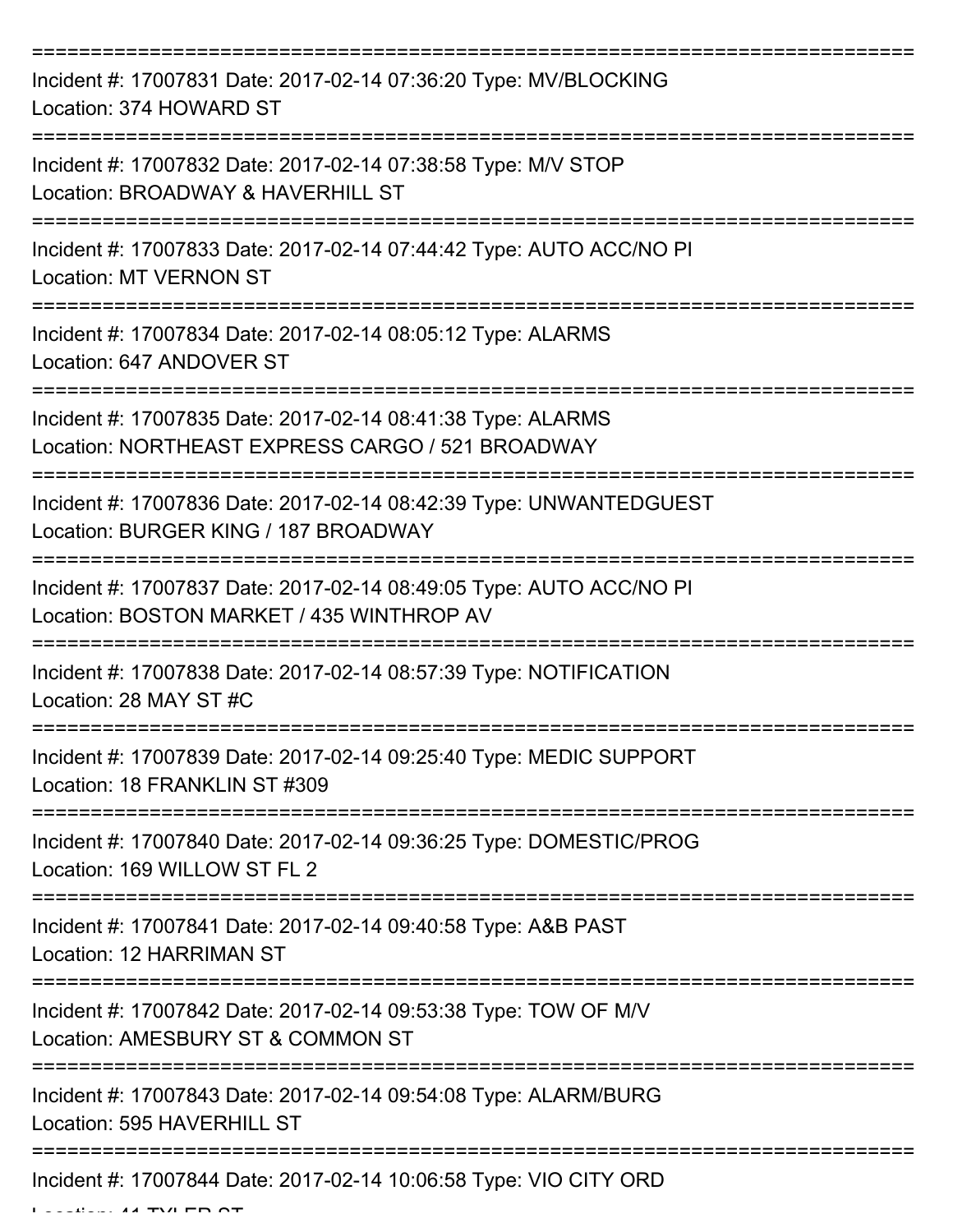| Incident #: 17007845 Date: 2017-02-14 10:12:53 Type: TOW OF M/V<br>Location: SANTO DOMINGO LIQUORS / 419 HAMPSHIRE      |
|-------------------------------------------------------------------------------------------------------------------------|
| Incident #: 17007846 Date: 2017-02-14 10:16:18 Type: MV/BLOCKING<br>Location: 256 ESSEX ST                              |
| Incident #: 17007847 Date: 2017-02-14 10:19:56 Type: GENERAL SERV<br>Location: 328 LOWELL ST                            |
| Incident #: 17007848 Date: 2017-02-14 10:23:22 Type: FRAUD<br>Location: 145 WATER ST                                    |
| Incident #: 17007849 Date: 2017-02-14 10:28:41 Type: M/V STOP<br><b>Location: FALLS BRIDGE</b>                          |
| Incident #: 17007850 Date: 2017-02-14 10:30:11 Type: TRESPASSING<br>Location: 611 COMMON ST                             |
| Incident #: 17007851 Date: 2017-02-14 10:31:19 Type: M/V STOP<br>Location: 15 UNION ST                                  |
| Incident #: 17007853 Date: 2017-02-14 10:36:22 Type: SEX OFFENDER<br>Location: 43 DOYLE ST #2                           |
| Incident #: 17007852 Date: 2017-02-14 10:37:31 Type: M/V STOP<br>Location: 121 ESSEX ST                                 |
| Incident #: 17007854 Date: 2017-02-14 10:40:18 Type: SUS PERS/MV<br>Location: LAWRENCE SENIOR CENTER / 155 HAVERHILL ST |
| Incident #: 17007855 Date: 2017-02-14 10:40:26 Type: ALARM/BURG<br>Location: 33 HOFFMAN AV                              |
| Incident #: 17007856 Date: 2017-02-14 10:56:52 Type: M/V STOP<br>Location: 355 ESSEX ST                                 |
| Incident #: 17007857 Date: 2017-02-14 10:57:58 Type: MV/BLOCKING<br>Location: 231 BROADWAY                              |
| Incident #: 17007858 Date: 2017-02-14 11:02:39 Type: INVEST CONT                                                        |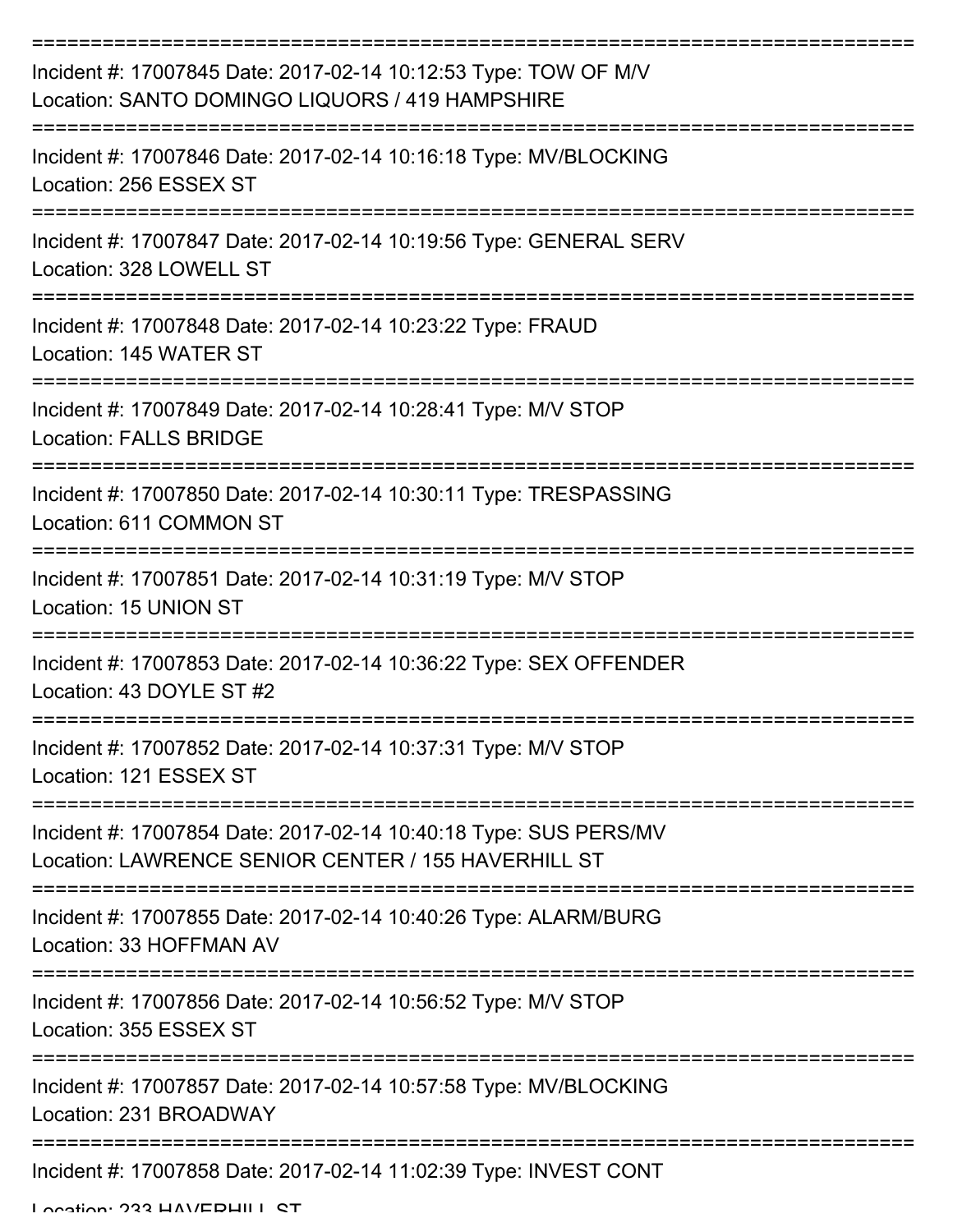| Incident #: 17007859 Date: 2017-02-14 11:03:25 Type: ANIMAL COMPL<br>Location: 81 DORCHESTER ST          |
|----------------------------------------------------------------------------------------------------------|
| Incident #: 17007860 Date: 2017-02-14 11:16:11 Type: SUS PERS/MV<br>Location: 414 COMMON ST              |
| Incident #: 17007861 Date: 2017-02-14 11:30:16 Type: GUN CALL<br>Location: 76 BELLEVUE ST                |
| Incident #: 17007862 Date: 2017-02-14 11:31:28 Type: M/V STOP<br>Location: HAMPSHIRE & AUBURN            |
| Incident #: 17007863 Date: 2017-02-14 11:39:46 Type: M/V STOP<br>Location: 99 HAMPSHIRE ST               |
| Incident #: 17007864 Date: 2017-02-14 11:40:27 Type: M/V STOP<br>Location: ANDOVER ST & BLANCHARD ST     |
| Incident #: 17007865 Date: 2017-02-14 11:41:32 Type: WARRANT SERVE<br>Location: 21 HAVERHILL ST          |
| Incident #: 17007866 Date: 2017-02-14 11:54:26 Type: M/V STOP<br>Location: 16 MT VERNON ST               |
| Incident #: 17007867 Date: 2017-02-14 11:56:20 Type: TOW OF M/V<br>Location: 176 FARNHAM ST              |
| Incident #: 17007868 Date: 2017-02-14 12:00:30 Type: AUTO ACC/NO PI<br>Location: 46 UNION ST             |
| Incident #: 17007869 Date: 2017-02-14 12:31:42 Type: M/V STOP<br>Location: BRADFORD ST & BROADWAY        |
| Incident #: 17007870 Date: 2017-02-14 12:45:37 Type: A&B PAST<br>Location: 419 LOWELL ST                 |
| Incident #: 17007871 Date: 2017-02-14 12:52:43 Type: LARCENY/PAST<br>Location: 279 PARK ST               |
| Incident #: 17007872 Date: 2017-02-14 13:05:40 Type: M/V STOP<br>Location: CVS PHARMACY / 205 S BROADWAY |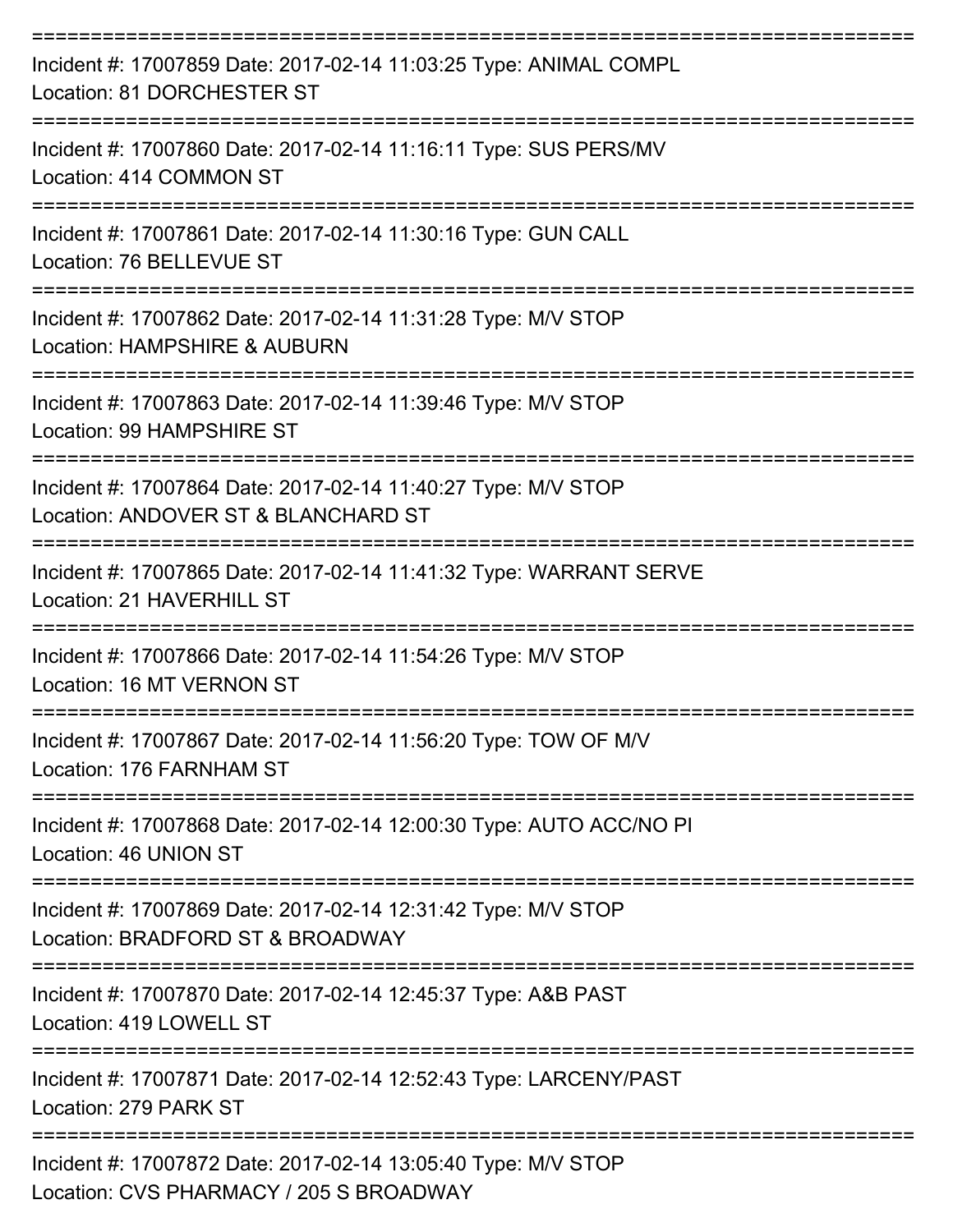| Incident #: 17007873 Date: 2017-02-14 13:12:37 Type: M/V STOP<br>Location: 296 BROADWAY                                                                         |
|-----------------------------------------------------------------------------------------------------------------------------------------------------------------|
| Incident #: 17007874 Date: 2017-02-14 13:45:12 Type: DISABLED MV<br>Location: 423 S BROADWAY                                                                    |
| Incident #: 17007875 Date: 2017-02-14 13:51:36 Type: AUTO ACC/NO PI<br>Location: 16 BEACON ST                                                                   |
| Incident #: 17007876 Date: 2017-02-14 14:00:28 Type: BUILDING CHK<br>Location: 9-11 HUDSON AV                                                                   |
| Incident #: 17007877 Date: 2017-02-14 14:09:28 Type: SHOPLIFTING<br>Location: 7-11 / 703 HAVERHILL ST                                                           |
| Incident #: 17007878 Date: 2017-02-14 14:24:40 Type: MV/BLOCKING<br>Location: HOWARD ST & PLATT ST                                                              |
| :=====================<br>Incident #: 17007879 Date: 2017-02-14 14:28:48 Type: LIC PLATE STO<br>Location: 577 COMMON ST                                         |
| Incident #: 17007880 Date: 2017-02-14 14:30:14 Type: SUS PERS/MV<br>Location: 477 BROADWAY                                                                      |
| Incident #: 17007881 Date: 2017-02-14 14:33:26 Type: B&E/MV/PAST<br>Location: 196 LAWRENCE ST                                                                   |
| Incident #: 17007882 Date: 2017-02-14 14:37:54 Type: ASSSIT OTHER PD<br>Location: 117 THOREAU WAY                                                               |
| Incident #: 17007883 Date: 2017-02-14 14:41:15 Type: SUS PERS/MV<br><b>Location: MERRIMACK ST</b>                                                               |
| -------------------------------<br>-------------------<br>Incident #: 17007884 Date: 2017-02-14 14:47:59 Type: M/V STOP<br>Location: ANDOVER ST & BROOKFIELD ST |
| Incident #: 17007885 Date: 2017-02-14 14:53:25 Type: AUTO ACC/NO PI<br>Location: ANDOVER ST & TEWKSBURY ST                                                      |
| Incident #: 17007886 Date: 2017-02-14 14:55:45 Type: AUTO ACC/PI<br>Location: COMMONWEALTH DR & MARSTON ST                                                      |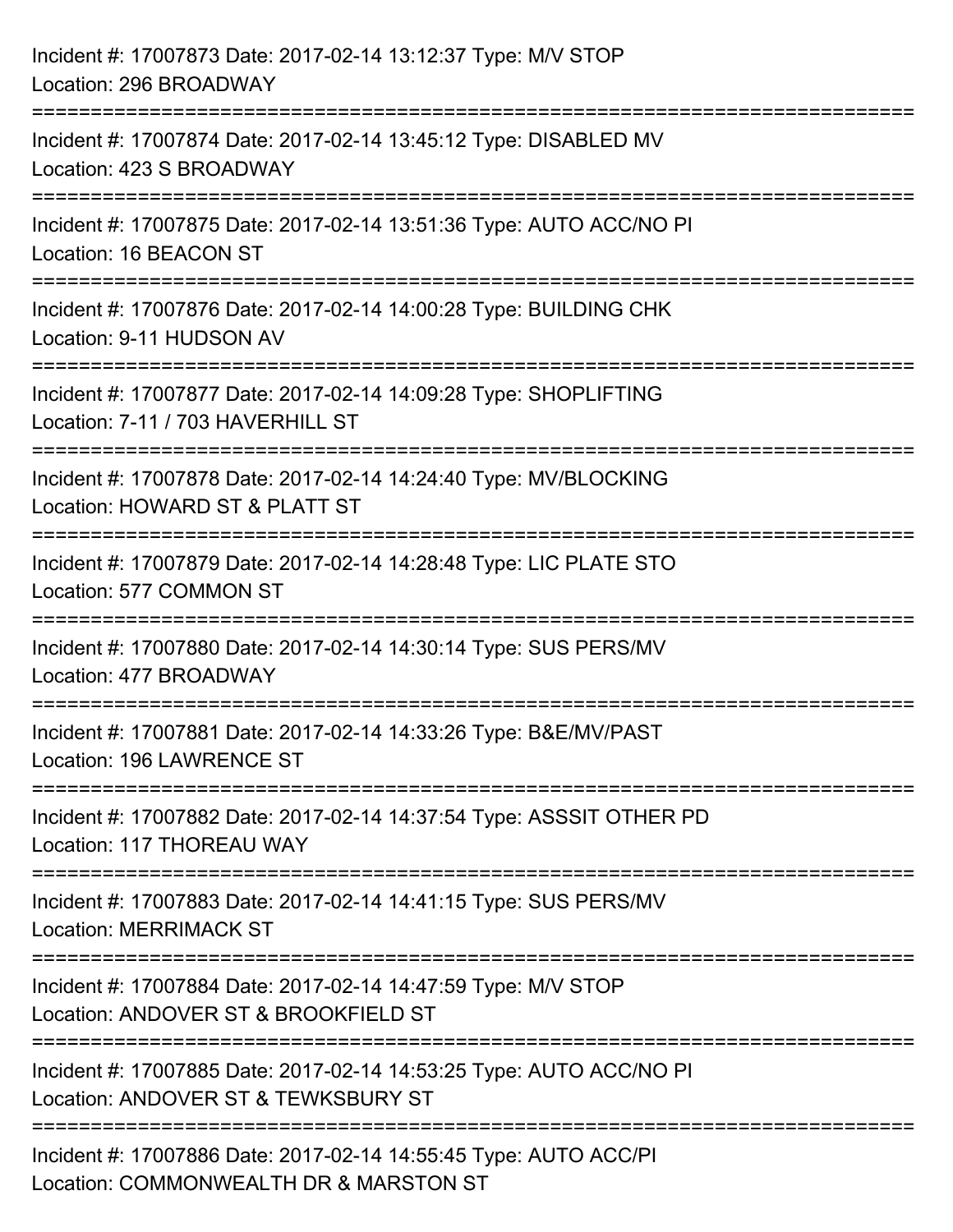| Incident #: 17007887 Date: 2017-02-14 15:20:18 Type: SHOPLIFTING<br>Location: 700 ESSEX ST                                          |
|-------------------------------------------------------------------------------------------------------------------------------------|
| Incident #: 17007888 Date: 2017-02-14 15:30:42 Type: TOW OF M/V<br>Location: 550 BROADWAY                                           |
| Incident #: 17007890 Date: 2017-02-14 15:32:28 Type: UNATENEDCHILD<br>Location: 57 DORCHESTER ST<br>:=============================  |
| Incident #: 17007889 Date: 2017-02-14 15:32:46 Type: 209A/SERVE<br>Location: 34 WILLIAMS                                            |
| Incident #: 17007891 Date: 2017-02-14 15:41:40 Type: DRUG OVERDOSE<br>Location: 6 MAY ST                                            |
| Incident #: 17007892 Date: 2017-02-14 15:44:08 Type: WIRE DOWN<br>Location: 59 MILTON ST                                            |
| Incident #: 17007893 Date: 2017-02-14 15:45:13 Type: AUTO ACC/NO PI<br>Location: 9 CHESTNUT ST                                      |
| Incident #: 17007894 Date: 2017-02-14 15:46:49 Type: DOMESTIC/PROG<br>Location: 451 S BROADWAY #APT1                                |
| Incident #: 17007895 Date: 2017-02-14 15:58:16 Type: INVESTIGATION<br>Location: 90 LOWELL ST                                        |
| Incident #: 17007896 Date: 2017-02-14 16:17:33 Type: LIC PLATE STO<br>Location: 42 DUCKETT AV<br>---------------------------------- |
| Incident #: 17007897 Date: 2017-02-14 16:17:39 Type: AUTO ACC/NO PI<br>Location: DOLLAR VALUE / 272 S BROADWAY                      |
| Incident #: 17007898 Date: 2017-02-14 16:22:39 Type: LARCENY/PAST<br>Location: 121 CROSS ST                                         |
| Incident #: 17007899 Date: 2017-02-14 16:53:47 Type: M/V STOP<br>Location: FALLS BRIDGE / null                                      |
| Incident #: 17007900 Date: 2017-02-14 16:55:01 Type: SUS PERS/MV<br>Location: 14 SOUTH ST                                           |

===========================================================================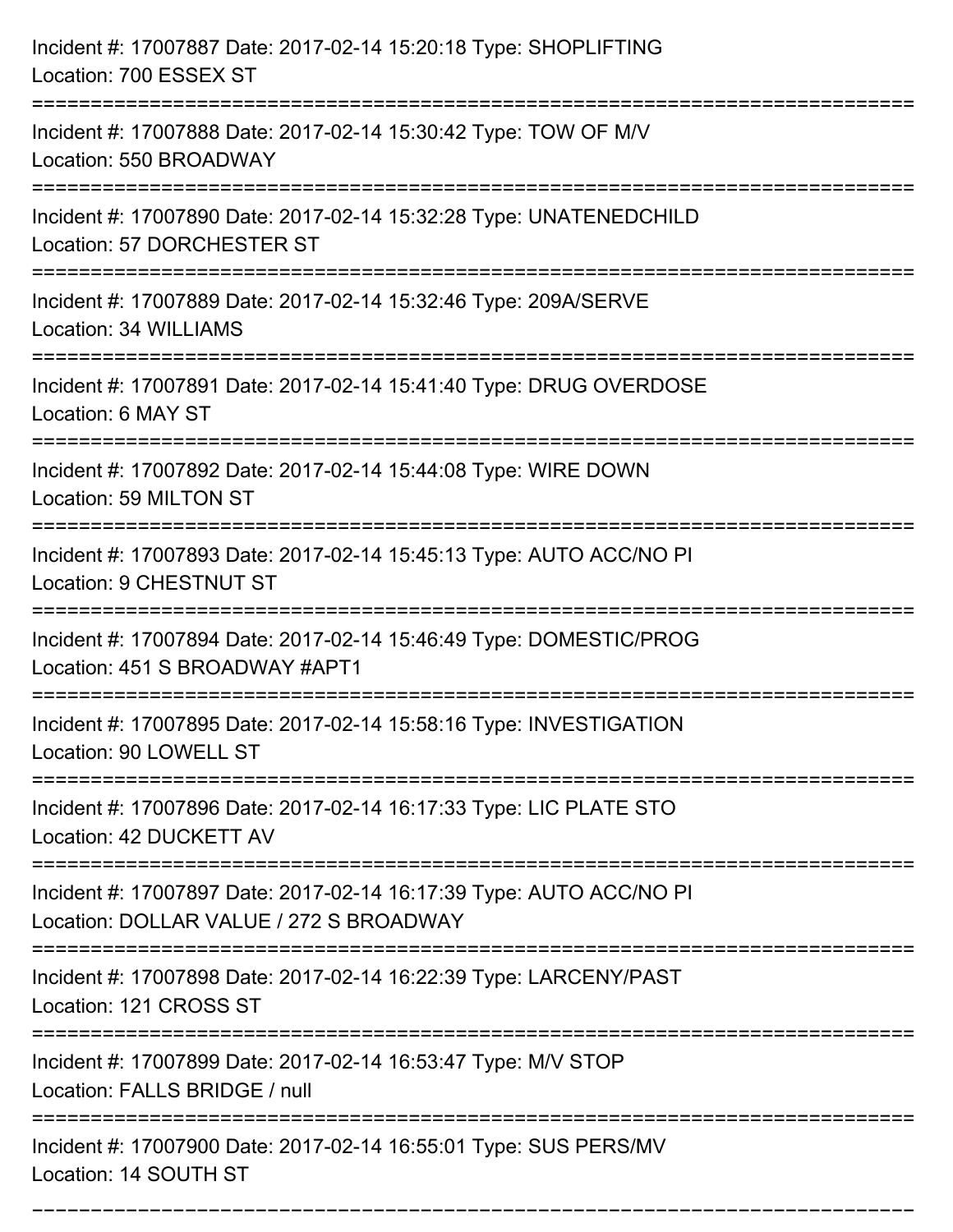| Incident #: 17007901 Date: 2017-02-14 17:02:45 Type: MISSING PERS<br>Location: 15 UNION ST                                           |
|--------------------------------------------------------------------------------------------------------------------------------------|
| :==================================<br>Incident #: 17007902 Date: 2017-02-14 17:05:34 Type: SUS PERS/MV<br>Location: 52 CAMBRIDGE ST |
| Incident #: 17007903 Date: 2017-02-14 17:07:15 Type: RECOV/STOL/MV<br>Location: MARTINEAUS TOWING / null                             |
| Incident #: 17007904 Date: 2017-02-14 17:11:44 Type: THREATS<br>Location: 162 WEST ST FL 2                                           |
| Incident #: 17007905 Date: 2017-02-14 17:16:49 Type: MISSING PERS<br>Location: 15 UNION ST                                           |
| Incident #: 17007906 Date: 2017-02-14 17:17:35 Type: SUICIDE ATTEMPT<br><b>Location: 61 TENNEY ST</b>                                |
| Incident #: 17007907 Date: 2017-02-14 17:19:38 Type: INVESTIGATION<br>Location: 48 THORNDIKE ST                                      |
| Incident #: 17007908 Date: 2017-02-14 17:21:01 Type: AUTO ACC/UNK PI<br>Location: HAVERHILL ST & UNION ST                            |
| Incident #: 17007909 Date: 2017-02-14 17:26:32 Type: KIDNAP/PROG<br>Location: BERKELEY ST & BRUCE ST                                 |
| Incident #: 17007910 Date: 2017-02-14 17:53:07 Type: THREATS<br>Location: BREAD + ROSES / 58 NEWBURY ST                              |
| Incident #: 17007911 Date: 2017-02-14 17:55:33 Type: M/V STOP<br>Location: BROADWAY & PARK ST                                        |
| Incident #: 17007912 Date: 2017-02-14 18:00:57 Type: 209A/SERVE<br>Location: 162 WEST ST                                             |
| Incident #: 17007914 Date: 2017-02-14 18:06:40 Type: COURT DOC SERVE<br>Location: 378 LOWELL ST                                      |
| Incident #: 17007913 Date: 2017-02-14 18:06:55 Type: TOW OF M/V<br>Location: 550 BROADWAY                                            |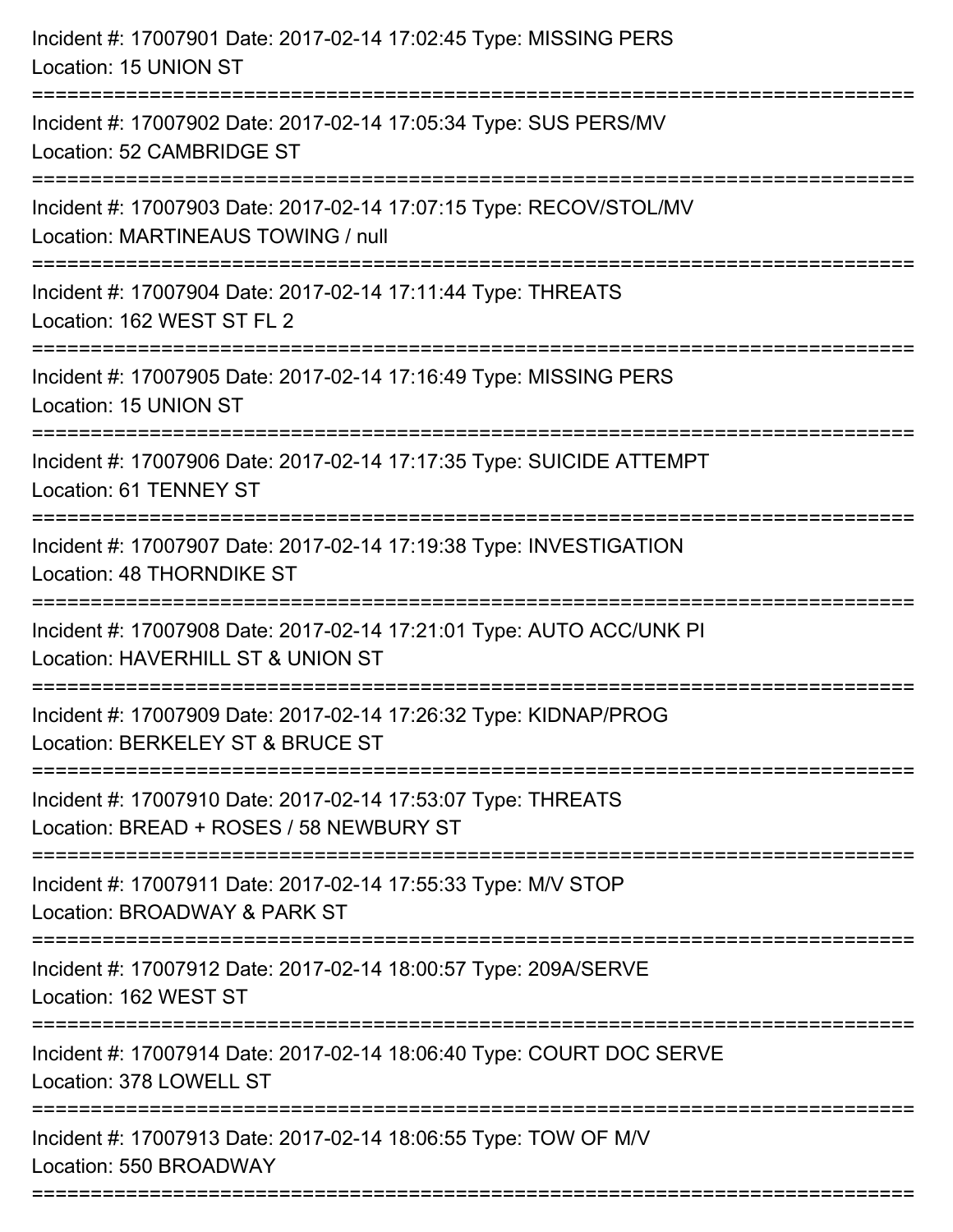Location: 148 BUTLER ST

| Incident #: 17007916 Date: 2017-02-14 18:20:15 Type: WARRANT SERVE<br>Location: 90 LOWELL ST                  |
|---------------------------------------------------------------------------------------------------------------|
| Incident #: 17007917 Date: 2017-02-14 18:31:41 Type: MEDIC SUPPORT<br>Location: 481 S BROADWAY #13            |
| Incident #: 17007918 Date: 2017-02-14 18:42:38 Type: TOW OF M/V<br>Location: LEXINGTON ST & PARK ST           |
| Incident #: 17007919 Date: 2017-02-14 18:46:24 Type: ALARM/BURG<br>Location: CITY HALL ANNEX / 255 ESSEX ST   |
| Incident #: 17007920 Date: 2017-02-14 18:50:24 Type: AUTO ACC/NO PI<br>Location: PARKER ST & SALEM ST         |
| Incident #: 17007921 Date: 2017-02-14 18:53:27 Type: TOW OF M/V<br>Location: 550 BROADWAY                     |
| Incident #: 17007922 Date: 2017-02-14 18:54:10 Type: DISORDERLY<br>Location: TRAIN STATION / 211 MERRIMACK ST |
| Incident #: 17007923 Date: 2017-02-14 18:57:29 Type: LARCENY/PAST<br>Location: 65 HOLLY ST                    |
| Incident #: 17007924 Date: 2017-02-14 18:59:56 Type: M/V STOP<br>Location: FITZ ST & LAWRENCE ST              |
| Incident #: 17007925 Date: 2017-02-14 19:02:34 Type: M/V STOP<br>Location: FRANKLIN ST & HAVERHILL ST         |
| Incident #: 17007926 Date: 2017-02-14 19:03:53 Type: ALARM/BURG<br>Location: 9 ORANGE AVE                     |
| Incident #: 17007927 Date: 2017-02-14 19:28:33 Type: 209A/SERVE<br>Location: 90 LOWELL ST                     |
| Incident #: 17007928 Date: 2017-02-14 19:30:22 Type: 209A/SERVE<br>Location: 90 LOWELL ST                     |
|                                                                                                               |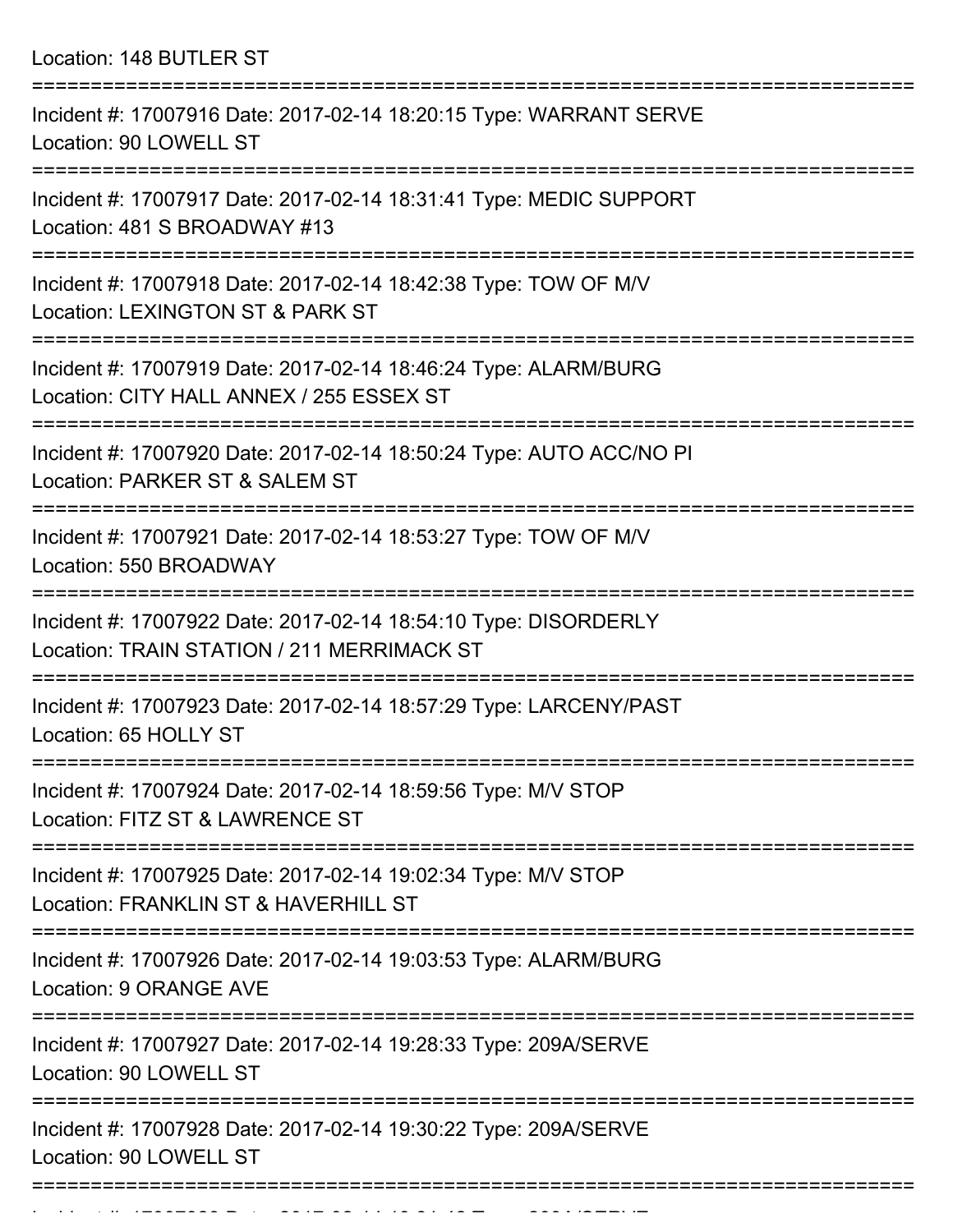| Location: 92 BERNARD AV                                                                                                        |
|--------------------------------------------------------------------------------------------------------------------------------|
| Incident #: 17007930 Date: 2017-02-14 19:32:27 Type: 209A/SERVE<br>Location: 90 LOWELL ST<br>:================================ |
| Incident #: 17007931 Date: 2017-02-14 19:33:29 Type: 209A/SERVE<br>Location: 90 LOWELL ST                                      |
| Incident #: 17007932 Date: 2017-02-14 19:34:43 Type: 209A/SERVE<br>Location: 116 DORCHESTER ST<br>=========================    |
| Incident #: 17007933 Date: 2017-02-14 19:35:59 Type: TOW OF M/V<br>Location: 7 WOODLAND ST                                     |
| Incident #: 17007934 Date: 2017-02-14 19:38:11 Type: 209A/SERVE<br>Location: 18 NESMITH ST                                     |
| Incident #: 17007935 Date: 2017-02-14 19:39:03 Type: 209A/SERVE<br>Location: 128 ALLSTON ST                                    |
| Incident #: 17007936 Date: 2017-02-14 19:42:07 Type: UNWANTEDGUEST<br>Location: WALGREENS / 220 S BROADWAY                     |
| Incident #: 17007937 Date: 2017-02-14 19:45:39 Type: 209A/SERVE<br>Location: 20 FALMOUTH ST                                    |
| Incident #: 17007938 Date: 2017-02-14 19:46:30 Type: 209A/SERVE<br>Location: 90 LOWELL ST                                      |
| Incident #: 17007939 Date: 2017-02-14 19:56:56 Type: ALARM/BURG<br>Location: ALBRITE CARPET CLEANING COMP. / 223 WINTHROP AV   |
| Incident #: 17007940 Date: 2017-02-14 20:01:01 Type: MEDIC SUPPORT<br>Location: 211 MERRIMACK ST                               |
| Incident #: 17007941 Date: 2017-02-14 20:12:34 Type: 209A/SERVE<br>Location: 162 WEST ST                                       |
| Incident #: 17007942 Date: 2017-02-14 20:13:29 Type: M/V STOP<br>Location: 262 PROSPECT ST                                     |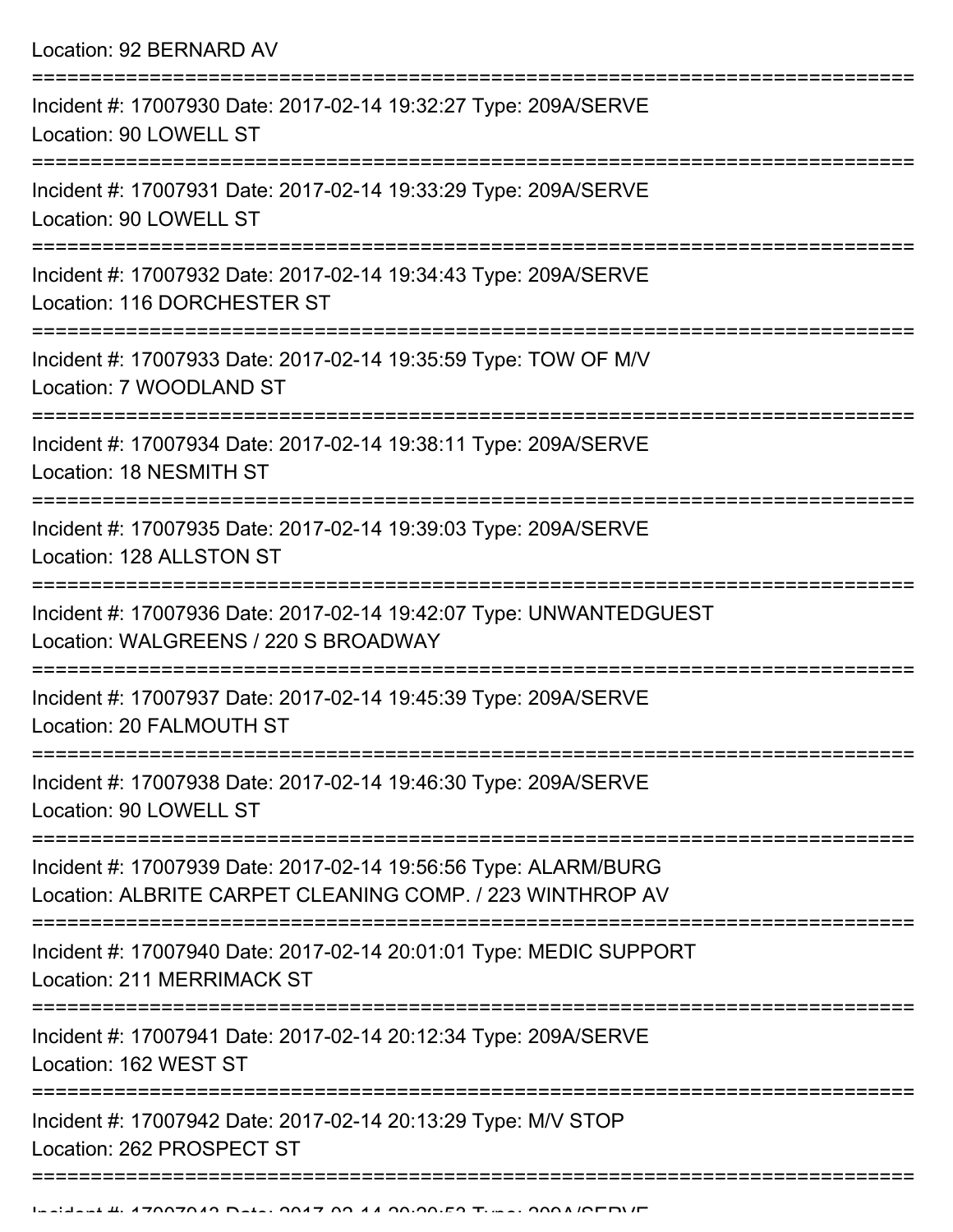| Location: 26 SPRUCE ST                                                                                                             |
|------------------------------------------------------------------------------------------------------------------------------------|
| Incident #: 17007944 Date: 2017-02-14 20:34:57 Type: 209A/SERVE<br>Location: 232 SALEM ST                                          |
| Incident #: 17007945 Date: 2017-02-14 20:36:14 Type: SHOTS FIRED<br>Location: 22 BYRON AV                                          |
| Incident #: 17007946 Date: 2017-02-14 20:40:48 Type: 209A/SERVE<br>Location: 133 S BROADWAY                                        |
| Incident #: 17007947 Date: 2017-02-14 21:00:32 Type: ALARM/BURG<br>Location: 245 LAWRENCE ST                                       |
| Incident #: 17007948 Date: 2017-02-14 21:05:31 Type: SUS PERS/MV<br>Location: BROADWAY & HAVERHILL ST<br>========================= |
| Incident #: 17007949 Date: 2017-02-14 21:11:05 Type: M/V STOP<br>Location: 129 WATER ST                                            |
| Incident #: 17007950 Date: 2017-02-14 21:13:12 Type: SUS PERS/MV<br>Location: 135 WEST ST                                          |
| Incident #: 17007951 Date: 2017-02-14 21:48:01 Type: ALARM/BURG<br>Location: 250 S BROADWAY                                        |
| Incident #: 17007952 Date: 2017-02-14 21:48:28 Type: SUICIDE ATTEMPT<br>Location: 11 W KENNETH ST                                  |
| Incident #: 17007953 Date: 2017-02-14 22:01:18 Type: SUS PERS/MV<br>Location: 83 DURSO AV                                          |
| Incident #: 17007954 Date: 2017-02-14 22:15:59 Type: HIT & RUN M/V<br>Location: 47 JEFFERSON ST                                    |
| Incident #: 17007955 Date: 2017-02-14 22:33:35 Type: SPECIAL CHECK<br>Location: 1 COMMONWEALTH DR                                  |
| Incident #: 17007956 Date: 2017-02-14 22:40:48 Type: M/V STOP<br>Location: ELM ST & HAMPSHIRE ST                                   |
|                                                                                                                                    |

Incident #: 17007957 Date: 2017-02-14 22:43:27 Type: NOISE ORD